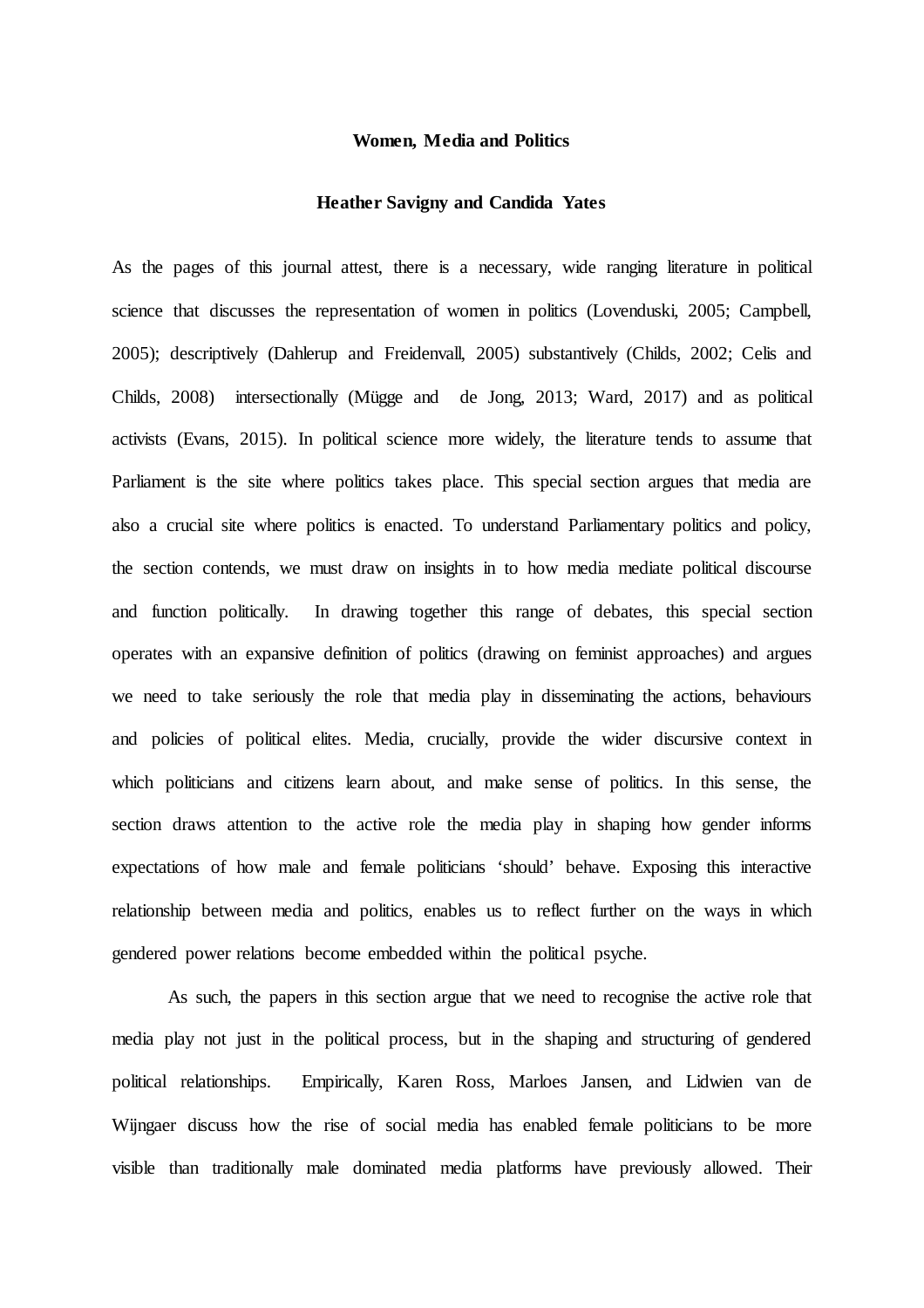particular focus is how gender plays a role when politicians tweet about political issues. Their findings suggest that while women's styles of tweeting are more empathetic, men's use of twitter is more impersonal. However, as they suggest, gender is not the only determinant and their findings show party positioning plays a key role in the ways in which an issue is communicated to the public. In this sense, they argue for an understanding of the intertwining of gender and party as foci of analysis in empirical political communication. We then move to two conceptual papers. In her interdisciplinary analysis that introduces a new psycho-political methodology, Candida Yates demonstrates the ways in which emotions are increasingly discursively evoked to elicit political support or rejection of politicians. Yates argues that this emotional mobilisation takes place along gender lines and she uses a case study of Theresa May in order to explore the anxieties that are often stirred up through media representations of female political leaders. In her analysis of media discourses about May, she illustrates how gender stereotypes about femininity, emotion and the body are evoked in order to 'punish' May for failing to conform to normative perceptions of embodied femininity and political leadership. Following on conceptually in unpacking gendered mediated political discourses, Heather Savigny and Richard Scullion argue that to understand the ways in which women are positioned politically relies on an understanding of the ways in which femininity and masculinity are constructed in opposition to, and in interdependence, with each other through media discourse. Using UK austerity policy to illustrate their argument, they reflect on the ways in which gendered powered structures are embedded in and through the ways in which wealth creation is masculinised and austerity feminised. This in turn, they argue, means that media discourses operate politically in the reinforcement of the gendered violence which underpins successive UK government's austerity policies.

The articles in this special section on *Women, Media and Politics* adopt a broad definition of politics which focuses attention on the ways in which all relations of power are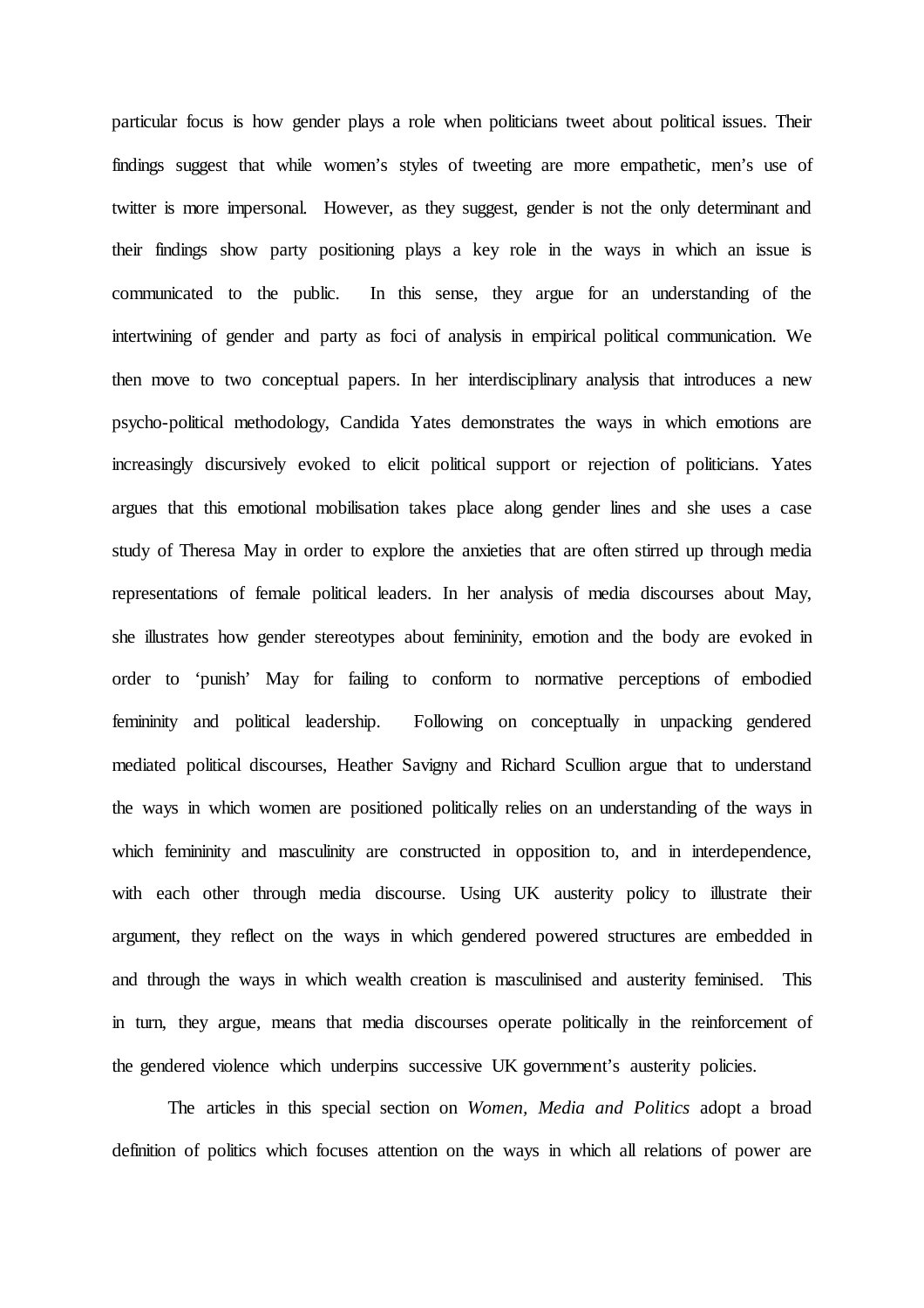political, and crucially, we argue, we also need to make sense of the ways in which these power relations are mediated. A key aspect of the research presented here is that media offer a re-presentation of reality/ies, and that the ways in which women are represented is descriptively and /or substantively needs to be combined with an analysis that unpacks the underlying power structures or relations which shape this representation. Media technologies have the capacity to both perpetuate existing power structures and/or challenge them, and so to this end, women can be analysed as objects, subjects, or active agents. As the articles in this special section argue in different ways, the affective, ideological and discursive power of such processes in shaping the politics of gender and the lived realities of women should not be underestimated. To this end, we argue that we need to take not just women seriously in our analysis (cf. Enloe, 2013) but also the active role that media play in sustaining gendered power relationships which is manifested in and through the processes of Parliamentary politics and policy and its systems of communication.

- Campbell, R., Childs, S. & Lovenduski, J. 2014, *Deeds and words: gendering politics after Joni Lovenduski,* .
- Celis, K. & Childs, S. 2008, "Introduction: The Descriptive and Substantive Representation of Women: New Directions", *Parliamentary Affairs,* vol. 61, no. 3, pp. 419-425.
- Childs, S. 2002, "Concepts of Representation and the Passage of the Sex Discrimination (Election Candidates) Bill", *The Journal of Legislative Studies,* vol. 8, no. 3, pp. 90-108.
- Drude Dahlerup & Lenita Freidenvall 2005, "Quotas as a 'fast track' to equal representation for women", *International Feminist Journal of Politics,* vol. 7, no. 1, pp. 26-48.